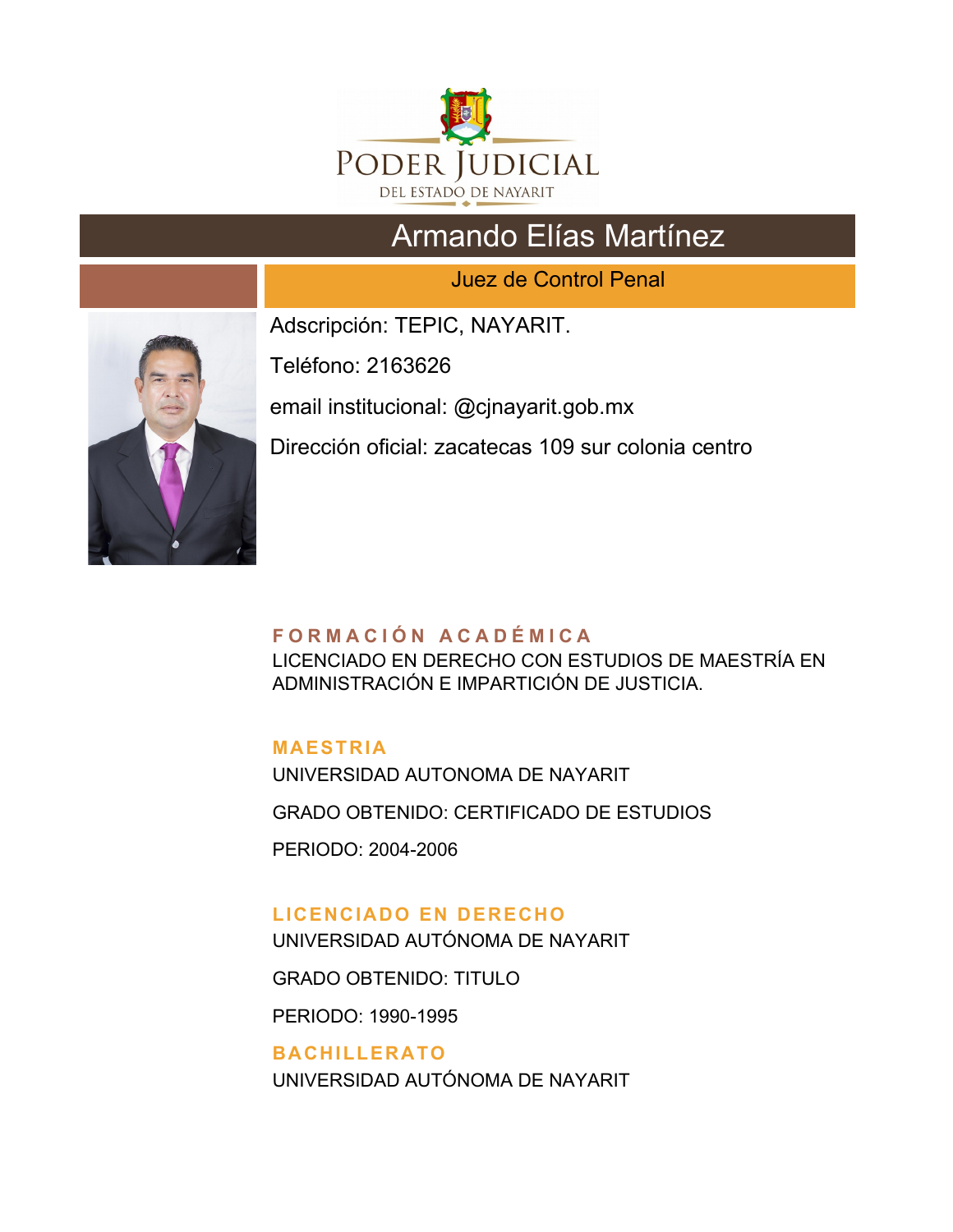#### GRADO OBTENIDO: CERTIFICADO DE ESTUDIOS

PERIODO: 1987-1990

#### **SECUNDARIA**

TECNICA NÚMERO 23 GRADO OBTENIDO: CERTIFICADO DE ESTUDIOS PERIODO: 1983-1986

#### **PRIMARIA**

FERNADO MONTAÑO GRADO OBTENIDO: CERTIFICADO DE ESTUDIOS PERIODO: 1977-1983

## EXPERIENCIA LABORAL DENTRO DE LA **I N S T I T U C I Ó N JUEZ DE CONTROL PENAL ADSCRITO AL CENTRO REGIONAL DE JUSTICIA PENAL EN TEPIC, NAYARIT: JUEZ DE CONTROL REGIÓN II CON SEDE EN SANTIAGO IXCUINTLA, NAYARIT.**

**JUEZ DE CONTROL REGIÓN V CON SEDE EN BAHIA DE BANDERAS, NAYARIT.**

**JUEZ PENAL DE PRIMERA INSTANCIA DE BUCERIAS, MUNICIPIO DE BAHIA DE BANDERAS, NAYARIT.**

**JUEZ SEGUNDO MIXTO DE LAS VARAS, MUNICIPIO DE COMPOSTELA, NAYARIT.**

**JUEZ MIXTO DE PRIMERA INSTANCIA DE AHUACATLAN, NAYARIT.**

**JUEZ TERCERO DEL RAMO FAMILIAR EN TEPIC, NAYARIT.**

**JUEZ DE PRIMERA INSTANCIA DEL RAMO CIVIL EN**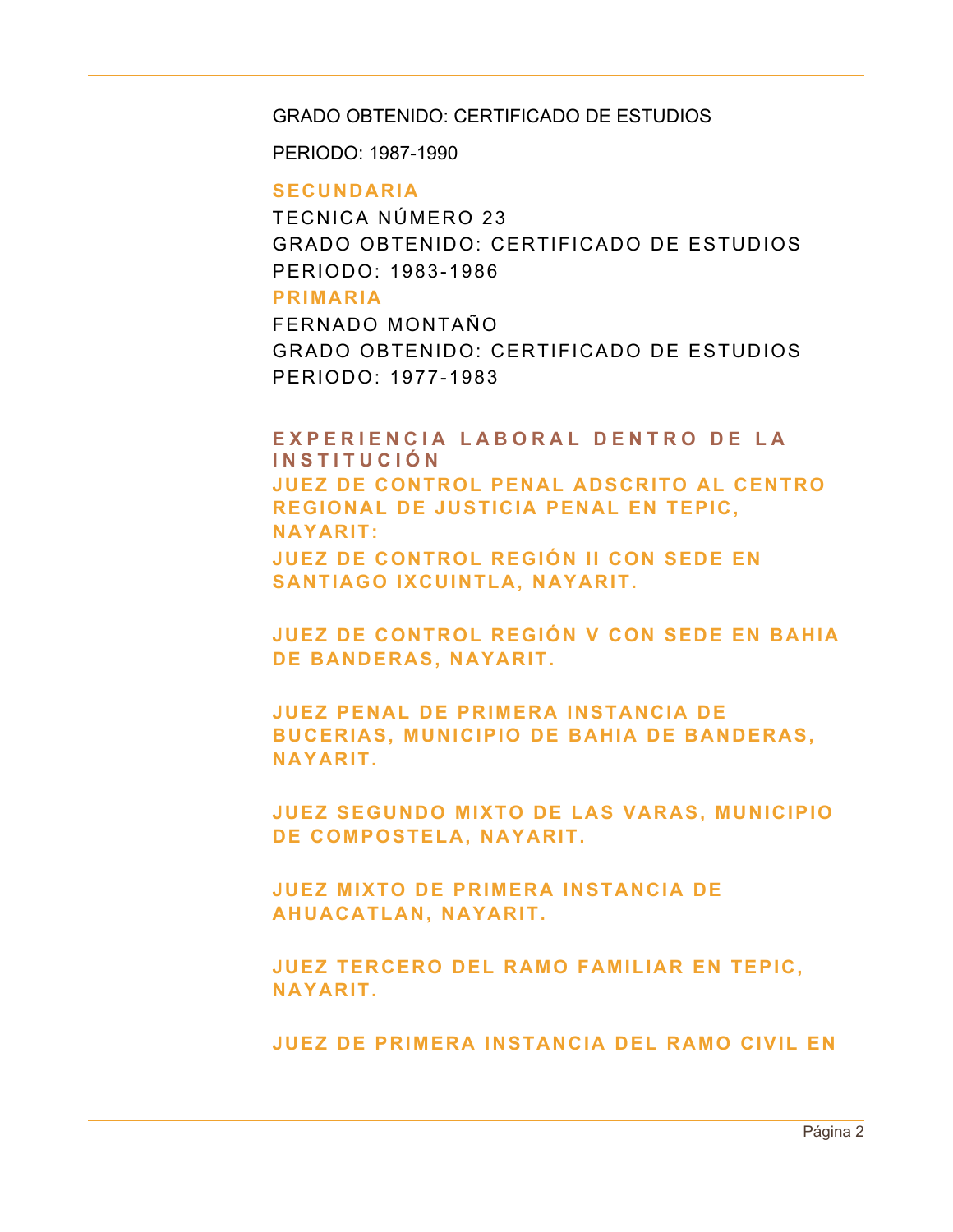**ACAPONETA, NAYARIT.**

**JUEZ PENAL DE PRIMERA INSTACIA DE LAS VARAS, MUNICIPIO DE COMPOSTELA, NAYARIT.**

**JUEZ PENAL DE TECUALA, NAYARIT.**

**JUEZ PENAL DE SANTIAGO, IXCUINTLA, NAYARIT.**

**JUEZ TERCERO PENAL DE TEPIC, NAYARIT.**

**JUEZ MIXTO DE JALA, NAYARIT.**

**JUEZ MIXTO DE PRIMERA INSTANCIA DE JESUS MARIA, MUNICIPIO EL NAYAR, NAYARIT.**

**JUEZ INTERINO DE PUENTE DE CAMOTLÁN, MUNICIPIO DE LA YESCA, NAYARIT.**

**SECRETARIO DE ACUERDOS DE LAS VARAS, HUAJICORI Y VILLA HIDALGO, MUNICIPIO DE SANTIAGO, IXCUINTLA, NAYARIT.**

**ACTUARIO DEL JUZGADO MIXTO DE JESUS MARIA, MUNICIPIO DE EL NAYAR, NAYARIT.**

**INGESANDO AL PODER JUDICIAL DEL ESTADO DE NAYARIT, DE 1998 A LA FECHA.**

**EXPERIENCIA LABORAL FUERA DE LA I N S T I T U C I Ó N ASESOR JURIDICO DEL CENTRO DE READAPTACIÓN SOCIAL "VENUSTIANO CARRANZA" EN TEPIC, NAYARIT.**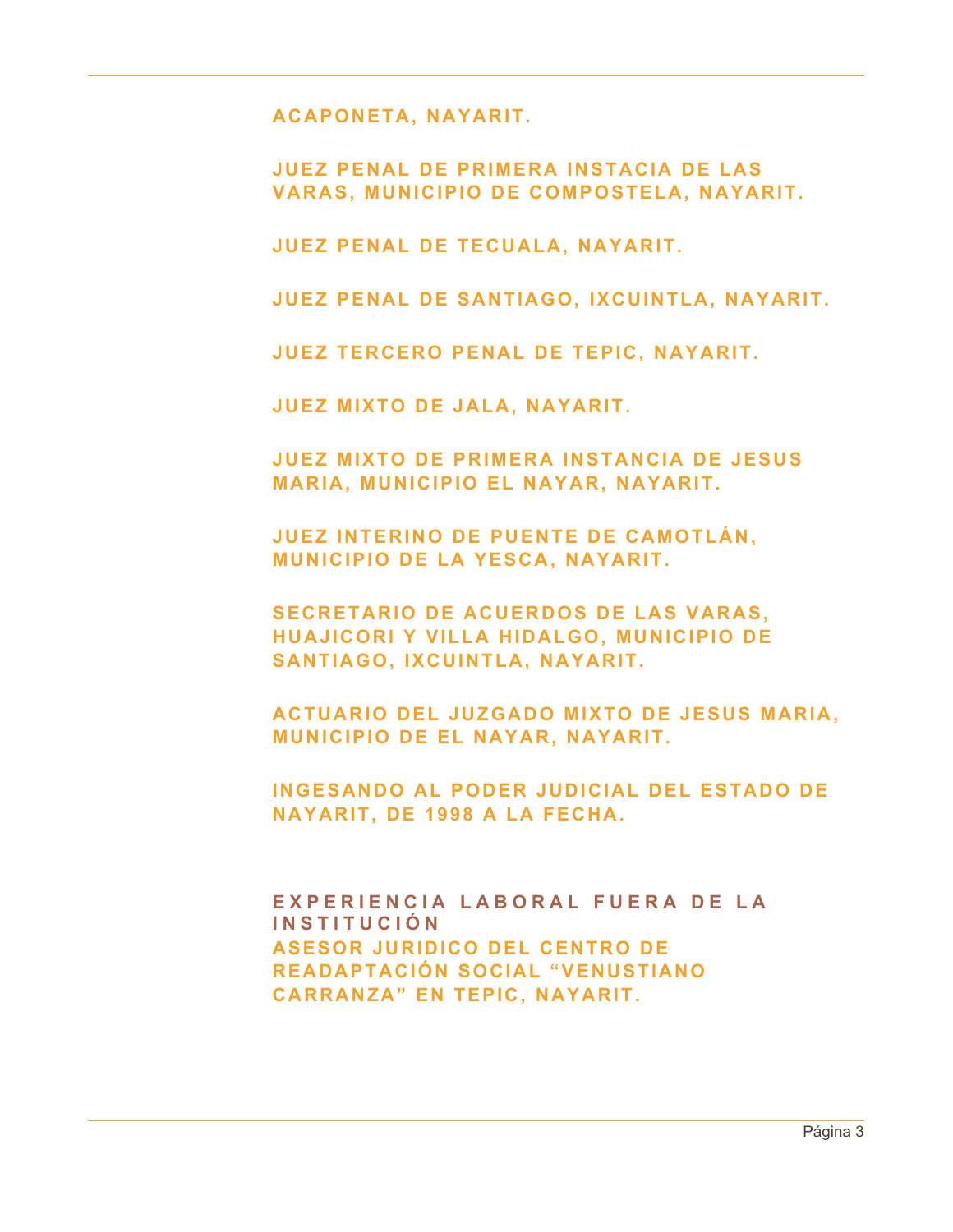#### **C A P A C I T A C I Ó N**

**CURSO DE DIDACTICA BASICA IMPARTIDA A TRAVES DE LA EXTENCIÓN NAYARIT DEL INSTITUTO DE LA JUDICATURA FEDERAL PARA EL TRIBUNAL SUPERIOR DE JUSTICIA Y EL INSTITUTO DE CAPACITACIÓN Y ESPECIALIZACIÓN JUDICIAL. OBTENIENDO CONSTANCIA. PERIODO: 2002**

**DIPLOMADO EN DERRECHO PENAL. OBTENIENDO DIPLOMA. PERIODO: 2002**

**DIPLOMADO EN DERCHO PROCESAL CONSTITUCIONAL Y AMPARO OBTENIENDO DIPLOMA PERIODO: 2002**

**TALLER DE AMPARO Y JURISPRUDENCIA EN MATERIA CIVIL OBTENIENDO CONSTACIA PERIODO: 2003**

**A C T I V I D A D E S A C A D É M I C A S PARTICIPANTE EN EL PRIMERO, SEGUNDO Y TERCERENCUENTRA ENTRE EL PODER JUDICIAL DEL ESTADO Y LA PROCURADURÍA GENERAL DE JUSTICIA DEL ESTADO DE NAYARIT OBTENIENDO RECONOCIMIENTOS PERIODO: 2001, 2002 Y 2003**

**PONENTE EN EL CURSO PARA SECRETARIO DE ACUERDOS DEL TRIBUNAL SUPERIOR DE JUSTICIA DE NAYARIT. OBTENIENDO: RECONOCIMIENTO**